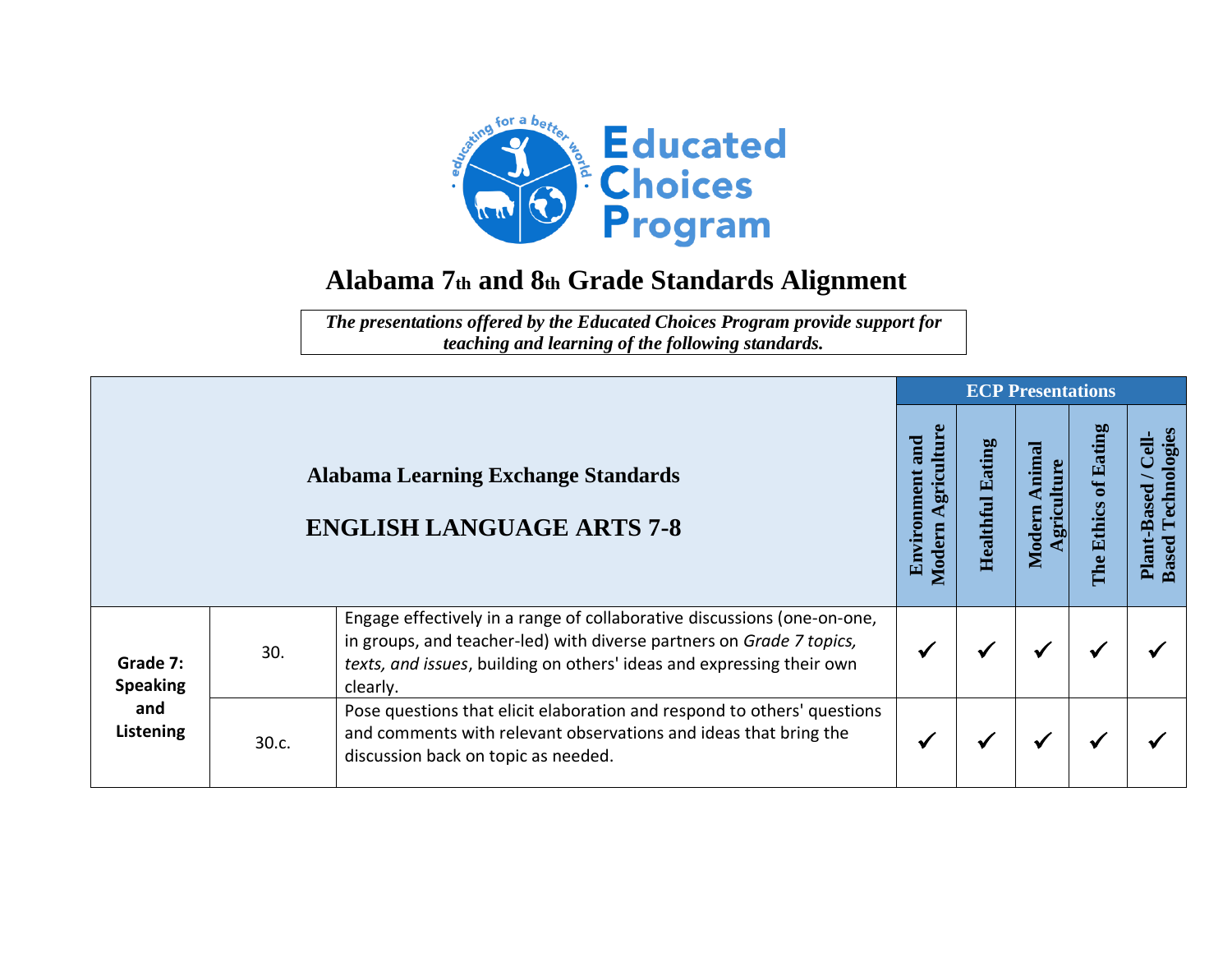| Grade 7:<br><b>Speaking</b><br>and<br>Listening         | 30.d. | Acknowledge new information expressed by others and, when<br>warranted, modify their own views.                                                                                                                                      |  |  |  |
|---------------------------------------------------------|-------|--------------------------------------------------------------------------------------------------------------------------------------------------------------------------------------------------------------------------------------|--|--|--|
|                                                         | 31.   | Analyze the main ideas and supporting details presented in diverse<br>media and formats (e.g., visually, quantitatively, orally) and explain<br>how the ideas clarify a topic, text, or issue under study.                           |  |  |  |
|                                                         | 32.   | Delineate a speaker's argument and specific claims, evaluating the<br>soundness of the reasoning and the relevance and sufficiency of the<br>evidence.                                                                               |  |  |  |
| Grade 8:<br>Integration<br>of<br>Knowledge<br>and Ideas | 16.   | Evaluate the advantages and disadvantages of using different mediums<br>(e.g., print or digital text, video, multimedia) to present a particular<br>topic or idea.                                                                   |  |  |  |
| Grade 8:<br><b>Speaking</b><br>and<br>Listening         | 30.   | Engage effectively in a range of collaborative discussions (one-on-one,<br>in groups, and teacher-led) with diverse partners on Grade 8 topics,<br>texts, and issues, building on others' ideas and expressing their own<br>clearly. |  |  |  |
|                                                         | 30.c. | Pose questions that connect the ideas of several speakers and respond<br>to others' questions and comments with relevant evidence,<br>observations, and ideas.                                                                       |  |  |  |
|                                                         | 30.d. | Acknowledge new information expressed by others, and, when<br>warranted, qualify or justify their own views in light of the evidence<br>presented.                                                                                   |  |  |  |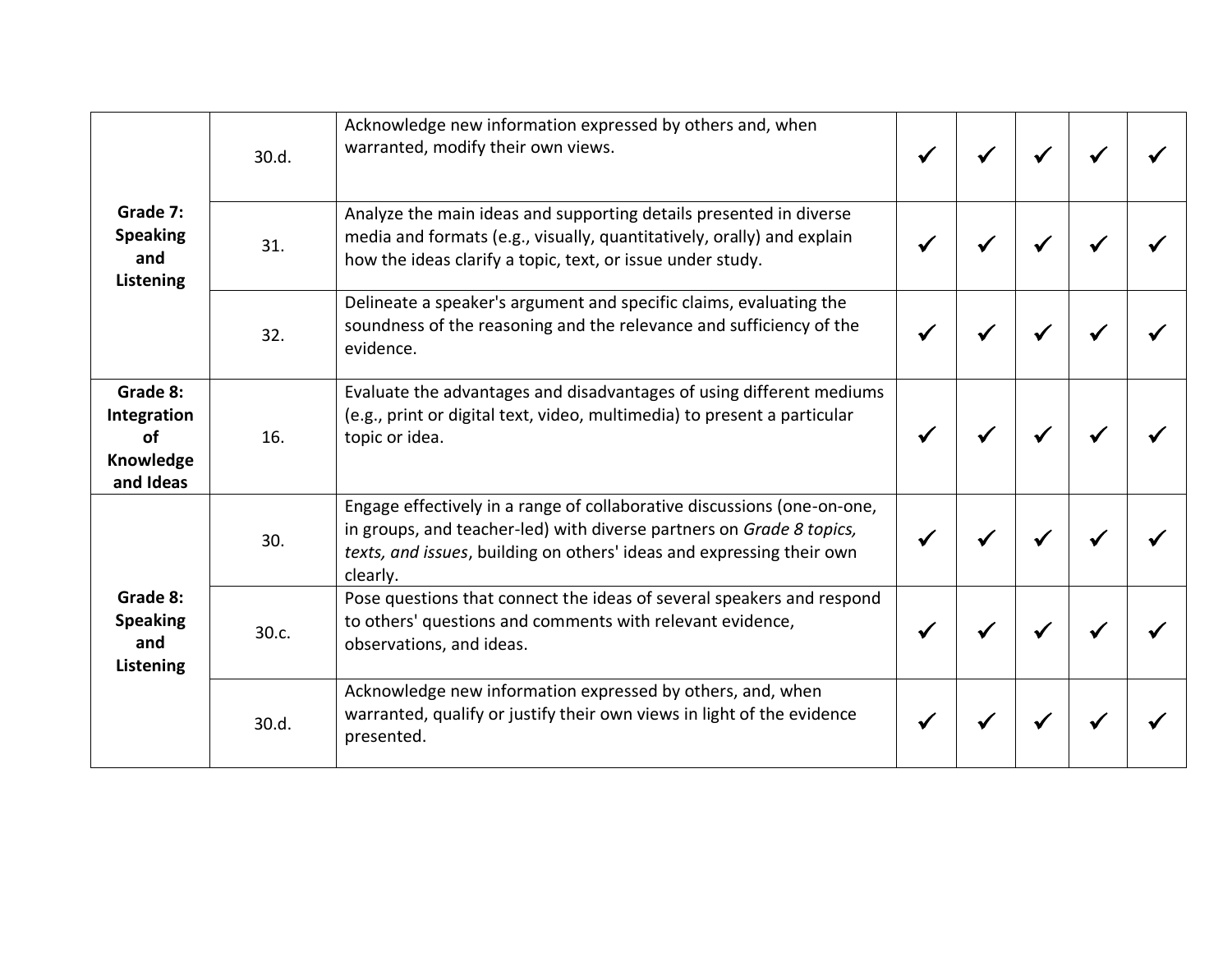| Grade 8:<br><b>Speaking</b><br>and<br>Listening | 31. | Analyze the purpose of information presented in diverse media and<br>formats (e.g., visually, quantitatively, orally) and evaluate the motives<br>(e.g., social, commercial, political) behind its presentation. |  |  |  |
|-------------------------------------------------|-----|------------------------------------------------------------------------------------------------------------------------------------------------------------------------------------------------------------------|--|--|--|
|                                                 | 32. | Delineate a speaker's argument and specific claims, evaluating the<br>soundness of the reasoning and relevance and sufficiency of the<br>evidence and identifying when irrelevant evidence is introduced.        |  |  |  |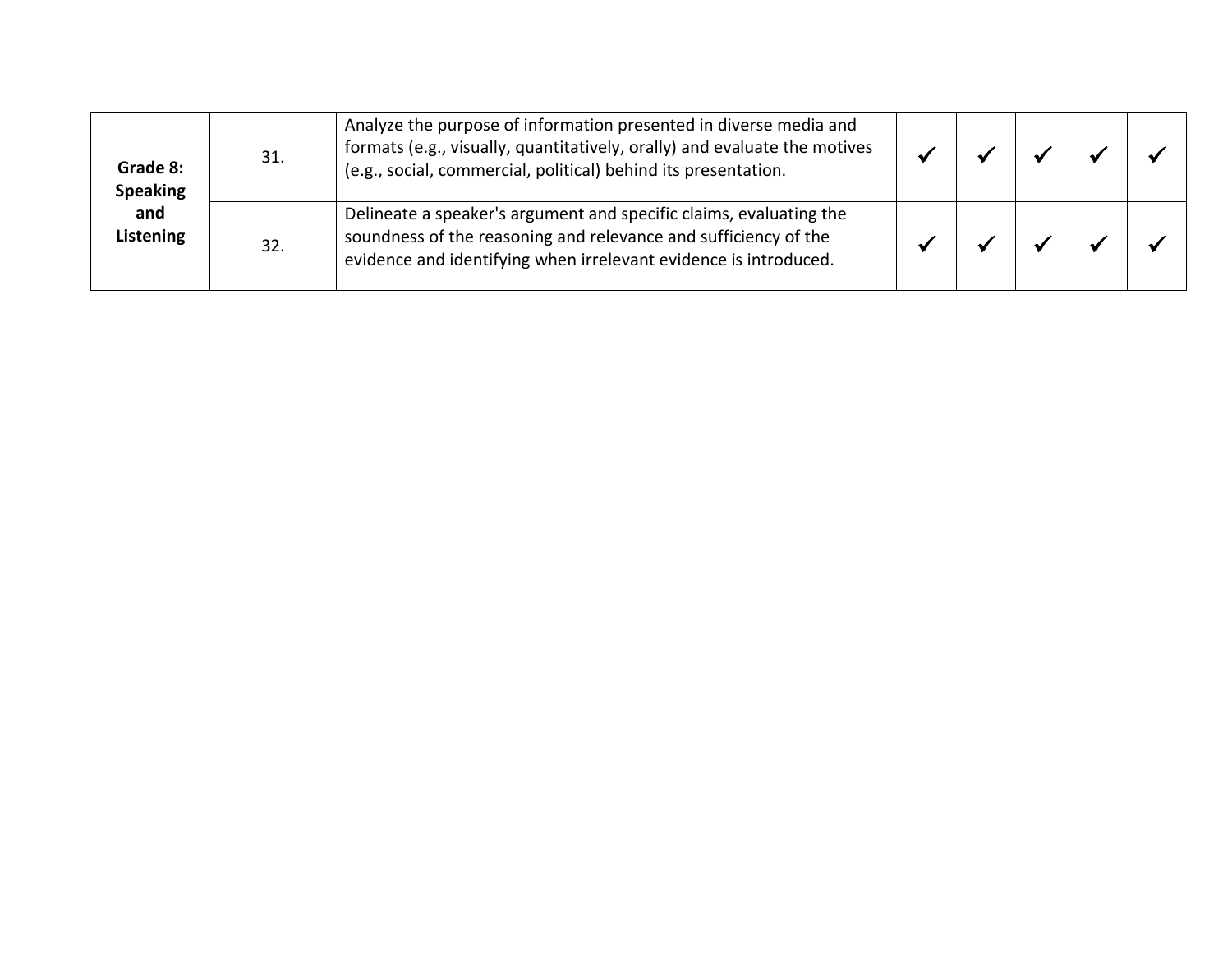|         |     |                                                                                                                                                                      |                                              |                         | <b>ECP Presentations</b>     |                      |                                                  |
|---------|-----|----------------------------------------------------------------------------------------------------------------------------------------------------------------------|----------------------------------------------|-------------------------|------------------------------|----------------------|--------------------------------------------------|
|         |     | <b>Alabama Learning Exchange Standards</b><br><b>HEALTH EDUCATION 7-8</b>                                                                                            | Modern Agriculture<br><b>Environment and</b> | <b>Healthful Eating</b> | Modern Animal<br>Agriculture | The Ethics of Eating | <b>Based Technologies</b><br>Plant-Based / Cell- |
| Grade 7 | 2.  | Explain cultural influences on health behaviors, including social norms,<br>family traditions, and stereotypes.                                                      | $\checkmark$                                 | ✔                       | ✔                            |                      |                                                  |
|         | 3.  | Describe how health is affected by the environment.                                                                                                                  | $\checkmark$                                 |                         |                              | $\checkmark$         |                                                  |
|         | 4.  | Evaluate advances in technology that can improve environmental<br>health.                                                                                            | $\checkmark$                                 |                         |                              | ✔                    |                                                  |
|         | 5.  | Describe the influence of family history, culture, and environment on<br>the causes and prevention of disease and other health problems.                             |                                              | $\checkmark$            |                              | $\checkmark$         |                                                  |
|         | 10. | Describe diseases of the nervous, reproductive, circulatory, and<br>respiratory systems.                                                                             |                                              | $\checkmark$            |                              | $\checkmark$         |                                                  |
| Grade 8 | 4.  | Recognize cultural influences that impact health behaviors.                                                                                                          |                                              | $\checkmark$            |                              | $\checkmark$         |                                                  |
|         | 7.  | Identify barriers to communication regarding health-related issues.                                                                                                  |                                              | $\checkmark$            |                              | $\checkmark$         |                                                  |
|         | 10. | Identify possible consequences of poor nutrition. Example: increased<br>risk for heart disease, obesity, cancer, fatigue, poor academic<br>performance, osteoporosis |                                              | $\checkmark$            |                              | $\checkmark$         |                                                  |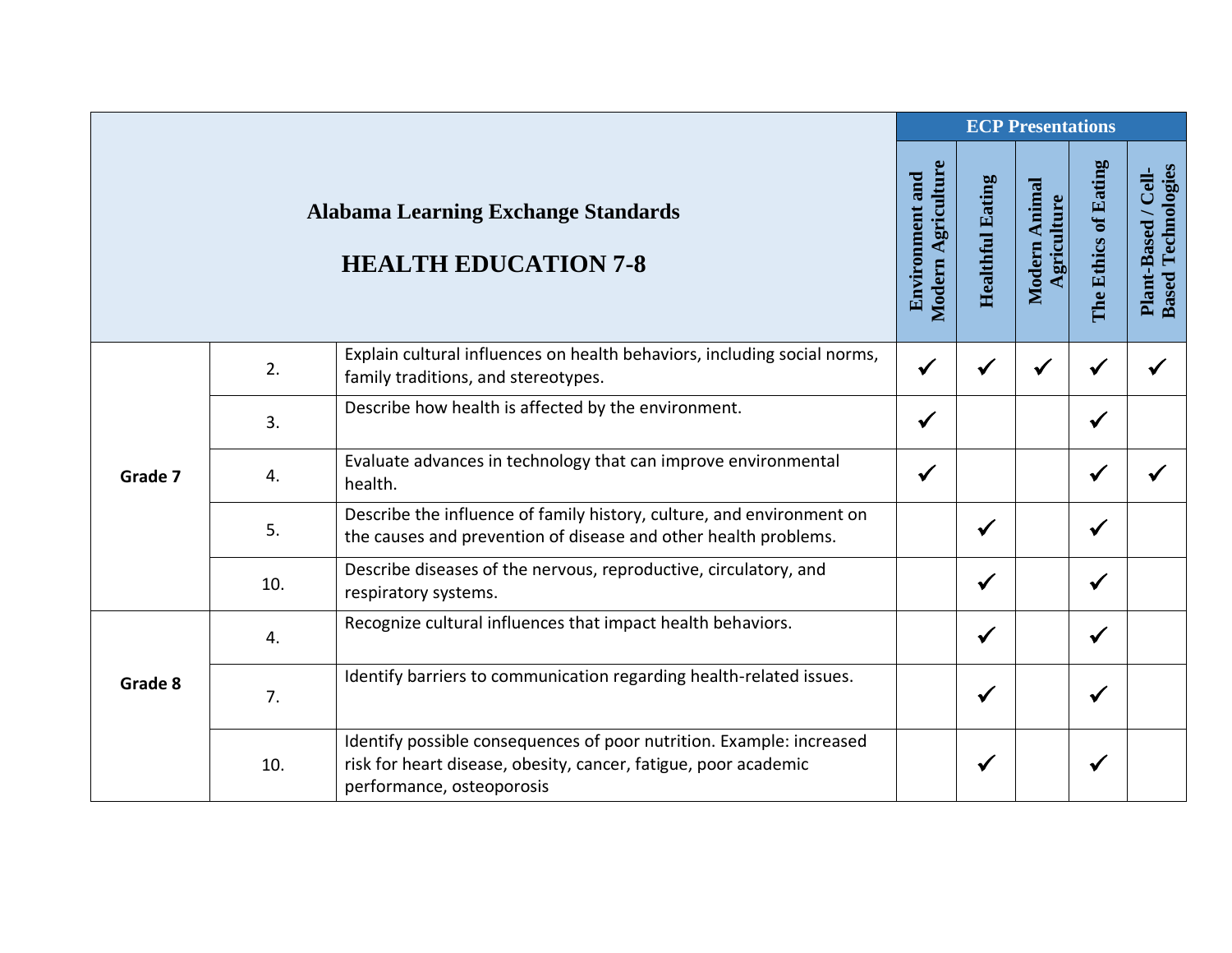|                                                                  |    |                                                                                                                                                                                                                                                                         |              | <b>ECP Presentations</b> |                                |                         |                                                             |  |  |
|------------------------------------------------------------------|----|-------------------------------------------------------------------------------------------------------------------------------------------------------------------------------------------------------------------------------------------------------------------------|--------------|--------------------------|--------------------------------|-------------------------|-------------------------------------------------------------|--|--|
| <b>Alabama Learning Exchange Standards</b><br><b>SCIENCE 7-8</b> |    |                                                                                                                                                                                                                                                                         |              |                          | Animal<br>griculture<br>Modern | of Eating<br>The Ethics | Technologies<br><b>Cell-</b><br>Plant-Based<br><b>Based</b> |  |  |
| Grade 7                                                          | 6. | Analyze and interpret data to provide evidence regarding how resource<br>availability impacts individual organisms as well as populations of<br>organisms within an ecosystem.                                                                                          | √            |                          |                                | ✔                       |                                                             |  |  |
|                                                                  | 7. | Use empirical evidence from patterns and data to demonstrate how<br>changes to physical or biological components of an ecosystem (e.g.,<br>deforestation, succession, drought, fire, disease, human activities,<br>invasive species) can lead to shifts in populations. | $\checkmark$ |                          |                                |                         |                                                             |  |  |
|                                                                  | 9. | Engage in argument to defend the effectiveness of a design solution<br>that maintains biodiversity and ecosystem services (e.g., using<br>scientific, economic, and social considerations regarding purifying<br>water, recycling nutrients, preventing soil erosion).  | $\checkmark$ |                          |                                |                         |                                                             |  |  |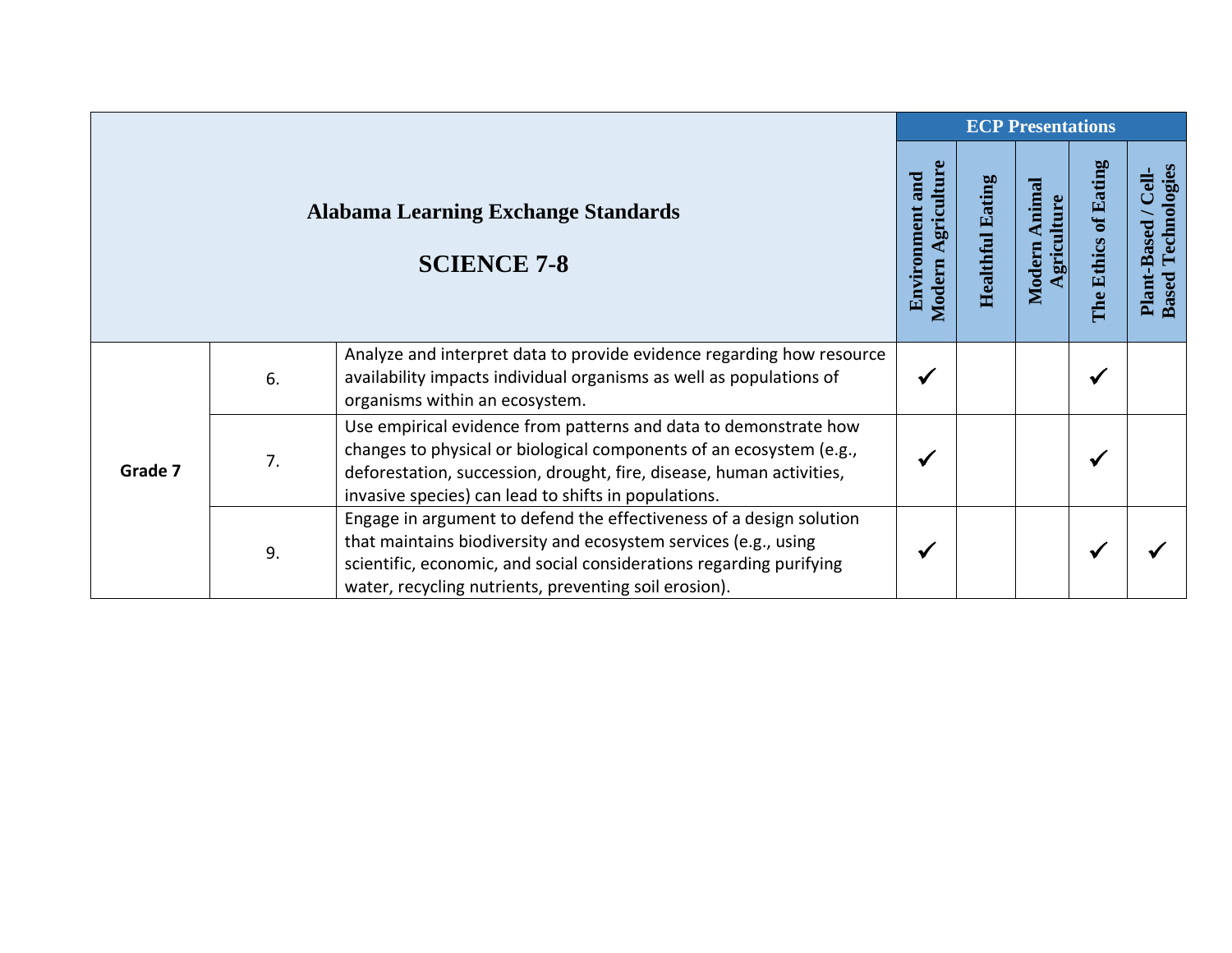|                           |     |                                                                                                                                                                                                                                                                                                                                                                                                                                                                                                                                                                                                                                                                                                                                                                                                                                                                                                                                                                                                                                                                 |                                              |                         | <b>ECP Presentations</b>     |                      |                                                  |
|---------------------------|-----|-----------------------------------------------------------------------------------------------------------------------------------------------------------------------------------------------------------------------------------------------------------------------------------------------------------------------------------------------------------------------------------------------------------------------------------------------------------------------------------------------------------------------------------------------------------------------------------------------------------------------------------------------------------------------------------------------------------------------------------------------------------------------------------------------------------------------------------------------------------------------------------------------------------------------------------------------------------------------------------------------------------------------------------------------------------------|----------------------------------------------|-------------------------|------------------------------|----------------------|--------------------------------------------------|
|                           |     | <b>Alabama Learning Exchange Standards</b><br><b>SOCIAL STUDIES 7-8</b>                                                                                                                                                                                                                                                                                                                                                                                                                                                                                                                                                                                                                                                                                                                                                                                                                                                                                                                                                                                         | Modern Agriculture<br><b>Environment and</b> | <b>Healthful Eating</b> | Modern Animal<br>Agriculture | The Ethics of Eating | <b>Based Technologies</b><br>Plant-Based / Cell- |
| Grade 7:<br><b>Civics</b> | 8.  | Appraise the relationship between the consumer and the marketplace in the<br>economy of the United States regarding scarcity, opportunity cost, trade-off<br>decision making, and the stock market.                                                                                                                                                                                                                                                                                                                                                                                                                                                                                                                                                                                                                                                                                                                                                                                                                                                             |                                              |                         | $\checkmark$                 | ✔                    |                                                  |
|                           | 11. | Compare changes in social and economic conditions in the United States<br>during the twentieth and twenty-first centuries.                                                                                                                                                                                                                                                                                                                                                                                                                                                                                                                                                                                                                                                                                                                                                                                                                                                                                                                                      |                                              |                         | $\checkmark$                 | $\checkmark$         |                                                  |
|                           | 12. | Describe how the United States can be improved by individual and group<br>participation in civic and community activities.                                                                                                                                                                                                                                                                                                                                                                                                                                                                                                                                                                                                                                                                                                                                                                                                                                                                                                                                      | $\checkmark$                                 |                         |                              | ✔                    |                                                  |
| Grade 7:<br>Geography     | 3.  | Compare geographic patterns in the environment that result from processes<br>within the atmosphere, biosphere, lithosphere, and hydrosphere of Earth's<br>physical systems.<br>• Describing characteristics and physical processes that influence the spatial<br>distribution of ecosystems and biomes on Earth's surface<br>• Comparing how ecosystems vary from place to place and over time<br>Examples: place to place—differences in soil, climate, and topography<br>over time—alteration or destruction of natural habitats due to effects of floods<br>and forest fires, reduction of species diversity due to loss of natural habitats,<br>reduction of wetlands due to replacement by farms, reduction of forest and<br>farmland due to replacement by housing developments, reduction of<br>previously cleared land due to reforestation efforts<br>• Comparing geographic issues in different regions that result from human and<br>natural processes<br>Examples: human—increase or decrease in population, land-use change in<br>tropical forests | $\checkmark$                                 |                         |                              | ✔                    |                                                  |